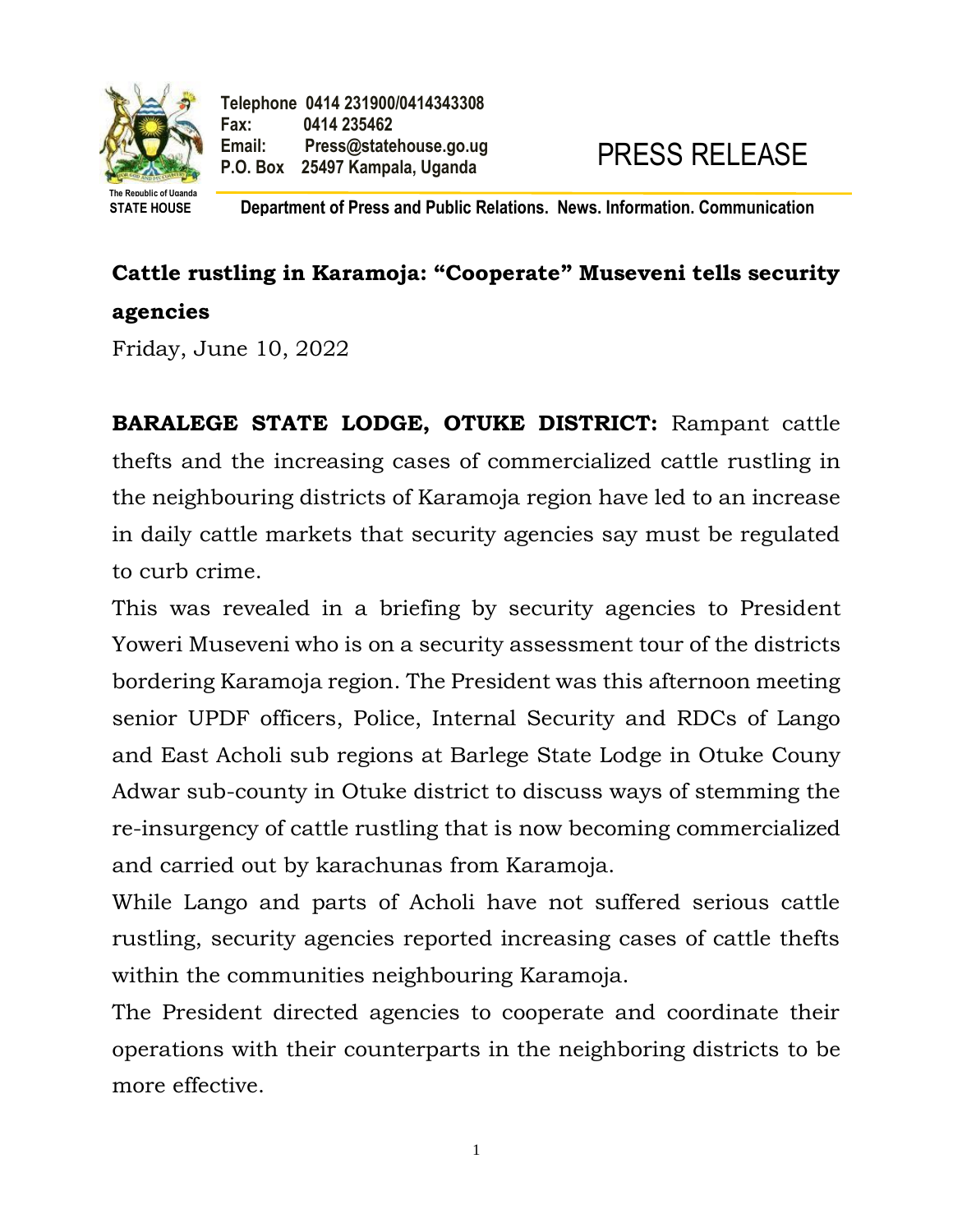"Coordinate with each other. In security, you must coordinate horizontally and vertically, that is the only way you can effectively provide a service. Blind deployment is tiring soldiers and costs more for nothing. This is not war, it is an intelligence led operation," he said.

The President also challenged the police to plan and use government systems including chiefs to fight crime instead of pushing for more manpower.

"Cattle thefts need a law enforcement operation. Manpower must be paid for, must be fed, must be clothed! We must sit as security and see the most effective way the police exploit its force," he said adding, "I challenge you to check the size of the force at Independence! The size of Uganda has not changed. The Uganda you are looking after is the same one handed over at Independence. They were managing huge areas with small numbers. What you need is to plan and to use government systems like the chiefs".

During the meeting, the President noted the need for transport from controlled security points, the need to demarcate the border with South Sudan and the issue of Balalo and the habit of sending cows in the bush without herdsmen.

"The issue of Balalo has been dealth with for their indiscipline. If anybody wants to hire balalo, they must have strong fences," he said. General Museveni and the Security Chiefs later agreed on improving the security roads, have watering points for security personnel, resolve the issue of daily cattle markets which should be monthly and tackle the corruption that is exacerbating cattle theft in the region where trucks are used for ferrying stolen animals.

2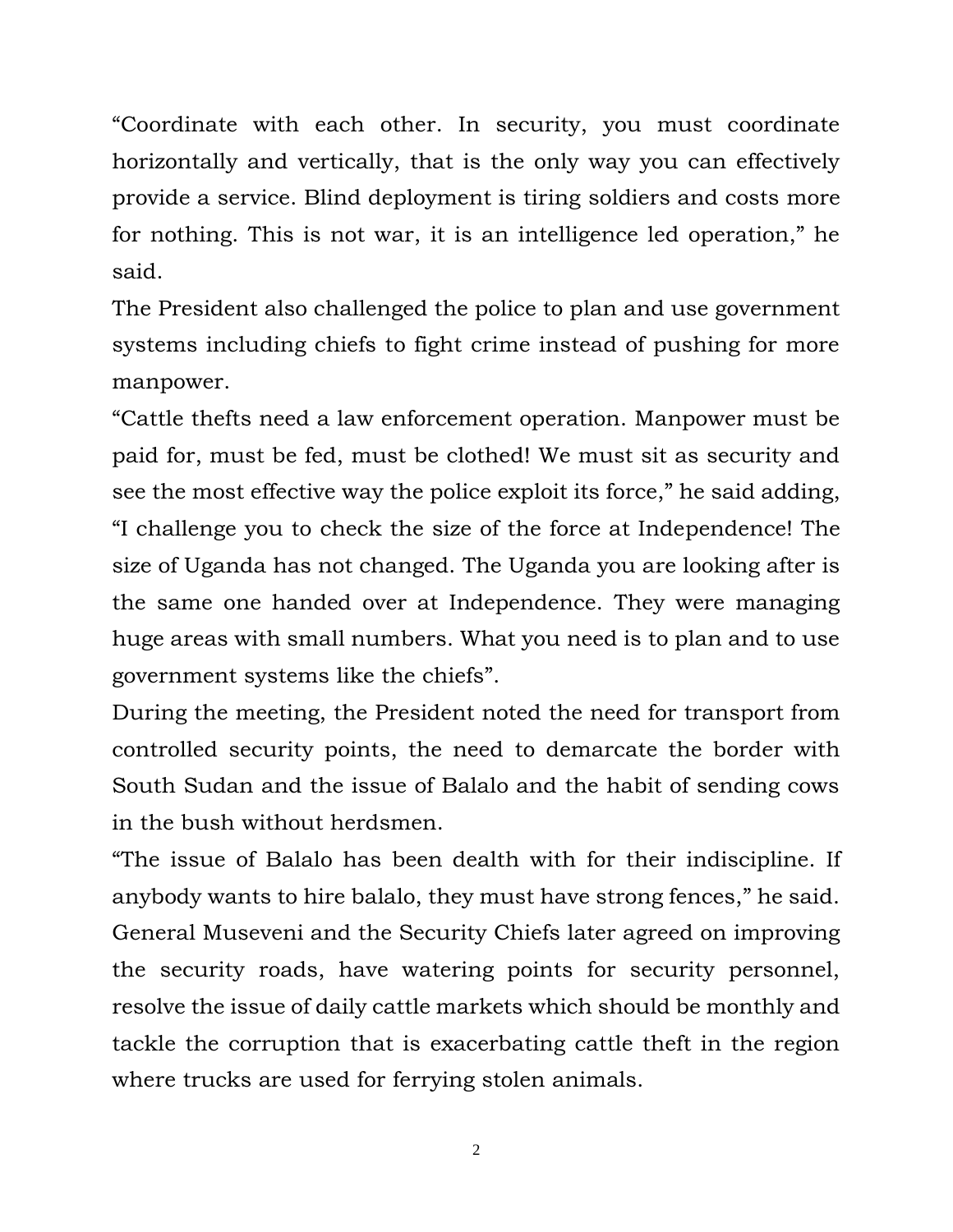"If cattle-rustling has been commercialized that is why there is an increase in the daily cattle markets. If the roads are bad, were are the vehicles ferrying the cows passing," he wondered.

General Museveni reiterated his call to all security agencies in the districts bordering Karamoja sub-region to embrace intelligence led operations as opposed to reactionary ones to end once and for all, the cattle rustling and cases of animal thefts in the region.

"You must have intelligence led operations not reactionary. This is not a war but a law enforcement operation. Discover the person before the raid, not to investigate after the raid. Cattle thieves are not very sophisticated people," he said.

The Vice President Rt. Maj. Jessica Alupo thanked President Museveni for his efforts to end cattle rustling in the region.

The Commander of the 5th Division Acholi Pii Brig. Gen David Bainomugisha gave a comprehensive report on the security situation in his area of jurisdiction adding that there was now relative calm, save for the isolated cattle thefts by petty thieves and vowed to end the vice.

Those present included the Deputy CDF General Peter Elwelu, Senior Police Officers, Resident District Commissioners and their deputies, Officers from the Internal Security Organisation and other government officials.

The President is due to jointly meet regional leaders from Lango and Acholi and the security agencies to discuss the security situation in the region.

**#ENDS…**

3